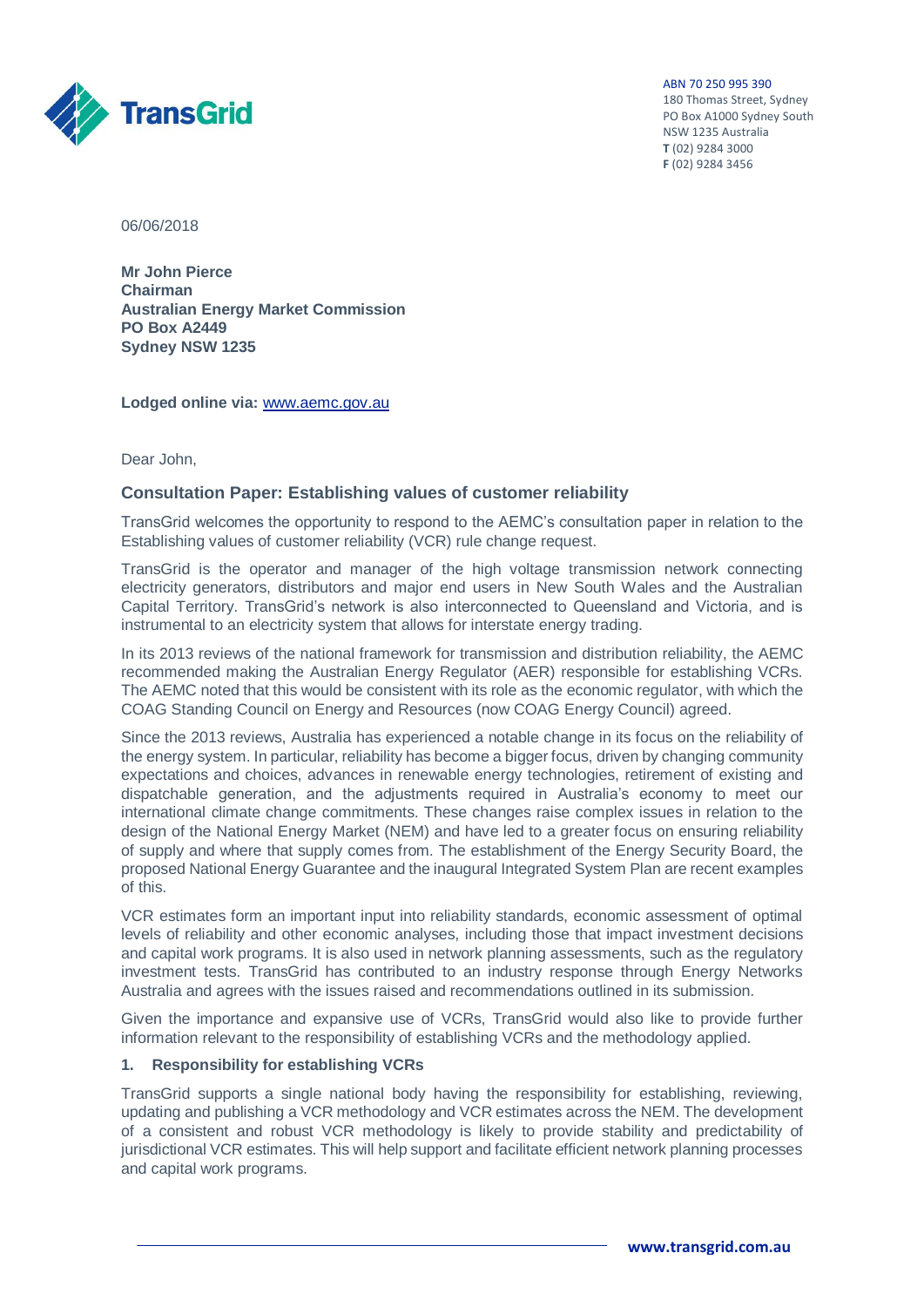TransGrid understands that the AEMC and COAC Energy Council are seeking to assign this role to the AER. We would like to raise several issues which we think need to be addressed if the AER is to be assigned this responsibility in the National Electricity Rules (NER).

# **a. Separation of roles**

VCR estimates underpin a substantial proportion of capital work programs, both augmentation and replacement capital expenditure. As part of its role as economic regulator, the AER is responsible for making network service providers' (NSPs) revenue determinations and monitoring and enforcing compliance with application of the regulatory investment tests by NSPs. Under the rule change, the AER would be reviewing the application of its own VCR estimates. It would be prudent for the AER to ensure transparency and a separation of roles between functions that determine VCR estimates and functions that review these estimates as inputs into a revenue determination process or a regulatory investment test.

# **b. Expertise in establishing VCR**

At present, jurisdictional regulators are responsible for determining NSP reliability standards. The AER itself has no specific expertise in identifying the optimal value of reliability for customers. This issue is further exacerbated by the complexity of the problem being solved, which requires a significant investment in time, research and consideration.

## **c. VCR and the Reliability Panel**

The Reliability Panel has the responsibility and expertise in establishing the level of reliability customers can expect and the level of investment required to deliver on this standard. The AER and the NEM more broadly would benefit from this expertise being utilised in establishing VCR. The benefits include the fact that the Reliability Panel:

- Is already assigned to other matters that are closely related to reliability and is specifically required to have regard to the VCR under the NER. Bringing these roles together would ensure any interaction is sufficiently considered.
- Is made up of a cross section of market institutions and industry players, thus ensuring a balanced view.
- > Has demonstrated it has the capability to sufficiently engage expertise and consult widely before coming to conclusions, which is required to solve complex problems.

Given the concerns raised above, TransGrid recommends that the AER receives support from bodies with strong technical and subject matter expertise such as the Australian Energy Market Operator (AEMO) and the Reliability Panel.

## **2. VCR methodology**

Given the importance of VCR estimates, consultation should be extensive and undertaken with all stakeholders who make decision or are impacted by the outcome of decisions where VCR is used; in particular: retail customers of all sizes, AEMO, the Reliability Panel, the jurisdictional network regulators responsible for setting reliability standards, and network service providers. The AEMC should consider a rule requirement that the development of the VCR methodology includes direct engagement of all types users of VCRs, and not only retail customers as suggested in the indicative drafting proposed for 8.12 (b) (iii).

The VCR methodology must provide a robust and comprehensive reflection of the different jurisdictions, customer types (by size and activities undertaken) and duration and frequency of an electricity outage. The drafting of the VCR methodology under the NER should reflect this, as well as ensure that the methodology is fit for purpose. The VCR methodology must contain an appropriate methodology for properly understanding and reflecting the value customers ascribe to the effect of low probability and high impact events, which was not reflected in AEMO's VCR Review in 2014. During the development of a new reliability standard recently in NSW, TransGrid received